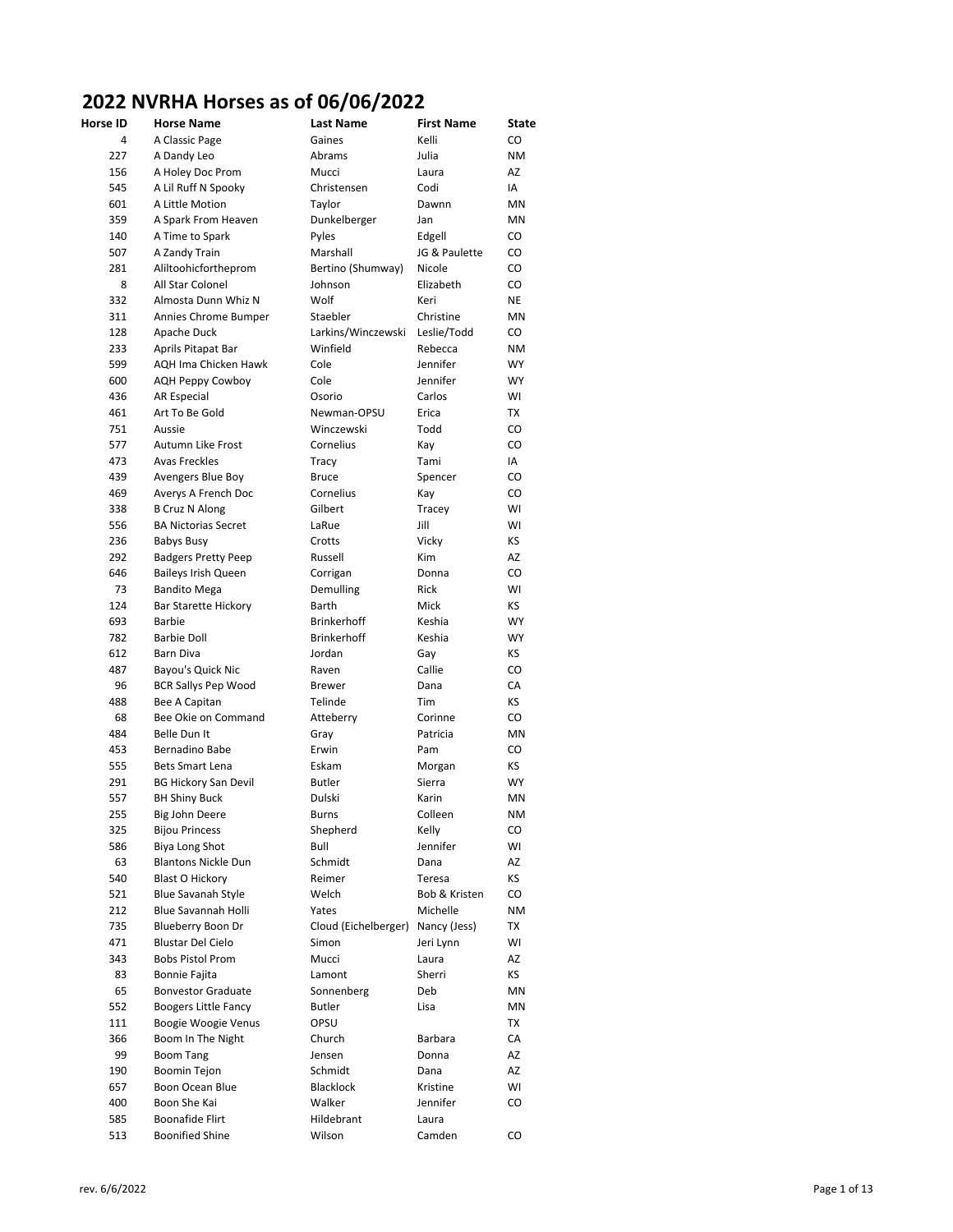| 614 | <b>Boonlight and Shiny</b>  | Under New Ownership |                      |           |
|-----|-----------------------------|---------------------|----------------------|-----------|
| 626 | Boons Holi Day              | Kamerud             | Jason                | ΜN        |
| 273 | <b>Boots Master Mind</b>    | Scaffide            | Morgan               | WY        |
| 98  | Born to Cut Fancy           | Grove               | Steve                | SD        |
| 689 | <b>BPR Black Diamond</b>    | Bearbower           | Viviane              | ΜN        |
| 150 | <b>Brite Silkn Starlite</b> | Waldman             | William              | СA        |
| 464 | <b>BSCC Cowboy Walter</b>   | Plagge              | Tiffany              | CO        |
| 186 | <b>Buck</b>                 | Johnson             | Rebecca              | AZ        |
| 502 | <b>Buckles</b>              | Kunkel              | Jeana                | <b>MN</b> |
| 244 | <b>Buddy</b>                | OPSU                |                      | ОК        |
| 45  | <b>Bueno Lil Misty</b>      | Clifford            | Sarah & Rachel       | CA        |
| 752 | <b>Bug Lights</b>           | Winczewski          | Todd                 | CO        |
| 161 | <b>Bugs Lucky Wrangler</b>  | Goldwater           | Shannon              | AZ        |
| 245 | <b>Bully</b>                | Hawks Baugh         | Julie                | ОК        |
| 358 | Busted at the Bar           | Cool                | Lynn                 | CO        |
| 82  | Busy Baby Bee               | Lamont              | Jesslin              | КS        |
| 5   | Ca Ching                    | Heyer               | John                 | AZ        |
| 518 | CA Keen Eddie               | Jones               | Shannon              | ΜN        |
| 641 | CA Texarkana                | Norling             | Erin                 | ΜN        |
| 363 | Cabbys Skip N Glo           | Dietz               | Tammy                | ΜN        |
| 191 | Calboys Hometown            | Rahr                | Bill                 | AZ        |
|     | Call Me Playgirl            |                     | Debra                |           |
| 578 |                             | Sonnenberg          |                      | ΜN        |
| 192 | Can You See Me              | Hamel               | Patty                | AZ        |
| 389 | Candella Roja               | Dunaway             | Alexandra            | СA        |
| 317 | Candy Lena Poco             | Cellini             | Linda                | CO        |
| 235 | Caps Bueno Cat              | Williams            | Cap                  | ОΚ        |
| 3   | Carolina Tar Baby           | Currin              | Dave                 | CO        |
| 279 | Cash Codys Big Chex         | Lytle               | Chris                | AZ        |
| 209 | Cash In On Whiskey          | Saulan              | Jason                | ΝM        |
| 382 | Cash Rocks                  | Bacon               | Larry                | СA        |
| 193 | Cat Like                    | Pare                | Margaret             | СA        |
| 143 | Catchin Chex                | Goulette            | Josie                | CO        |
| 296 | <b>CC Triple Genuine</b>    | Bateman             | Lance                | <b>WY</b> |
| 709 | CD Brow Cat Diamante        | Blacklock           | Kristine             | WI        |
| 246 | CD Ripper                   | Moore               | Karla                | CO        |
| 47  | CD Snip on Her Nose         | Cool                | Lynn                 | CO        |
| 218 | CDS Boonolena               | Wilson              | Kimberly             | CO        |
| 538 | CDS Royal Echo              | Wilson              | Kimberly             | CO        |
| 716 | Cee Heart Fast Annie        | McCoy               | Dee                  | WY        |
| 160 | Cee Quanah Dance            | Sandidge            | Gail                 | AZ        |
| 241 | Chaco                       | Rockwood            | Anthony              | CO        |
| 731 | Checks Out The Wazoo        | Morrison            | Jenna                | CO        |
| 20  | Chex N Playboy              | Cobb                | Tom                  | AZ        |
| 100 | Chexn in for Charlie        | Stockett            | Becky                | AZ        |
| 544 | Chexy Bar West              | Raymond             | Debbie               | CO        |
| 127 | Chic Am I                   | Bellar              | Jamie                | AZ        |
| 672 | Chicks Precious Oak         | Makarrall           | Shye                 | ΜN        |
| 103 | Chics Monkey                | Cutright            | Warren               | AZ        |
| 490 | Cielo Del Taris             | Venezia             | Dean                 | CO        |
| 226 | Cielos Okie                 | Kelling             | Curt                 | ΝM        |
| 301 | Circle Bar Pistolcat        | Lauby               | Rita                 | CO        |
| 517 | Circle Bar Play Rite        | Anderson            | Jake & Laura         | WI        |
| 715 | Circle Bar Show Guns        | Simmons             | Kyle                 | ТX        |
| 239 | CJS Boonfish                | Cleveland           | Todd & Dottie        |           |
|     |                             |                     |                      | ΝM        |
| 425 | <b>CK Vashos Berry</b>      | Plagge              | Tiffany              | CO        |
| 579 | <b>Classics Sweet Lace</b>  | Graber              | Amber                | КS        |
| 247 | Cmon Yeller                 | Landau              | Linda Jo             | ΜN        |
| 72  | CMS Bobbie Joe              | Demulling           | Lyla                 | WI        |
| 808 | <b>CN Miss Adventure</b>    | Nerone              | Christa              | CO        |
| 271 | Coco Smooth                 | DeClue              | Audrey               | ΜN        |
| 93  | Codys Little Finesse        | Tarrant             | Mike                 | СA        |
| 721 | Colonels Lil Pill           | Sanford             | Janice               | NE        |
| 110 | Colonels Miss Chic          | Gugelmeyer          | Sara                 | ТX        |
| 304 | Cool Water Peppy            | Eitel               | Annie                | CO        |
| 149 | Corporate Treasure          | Rowland             | Elizabeth            | СA        |
| 810 | Cory James (CJ)             | Dinan               | Rhonda, Caleb, To CO |           |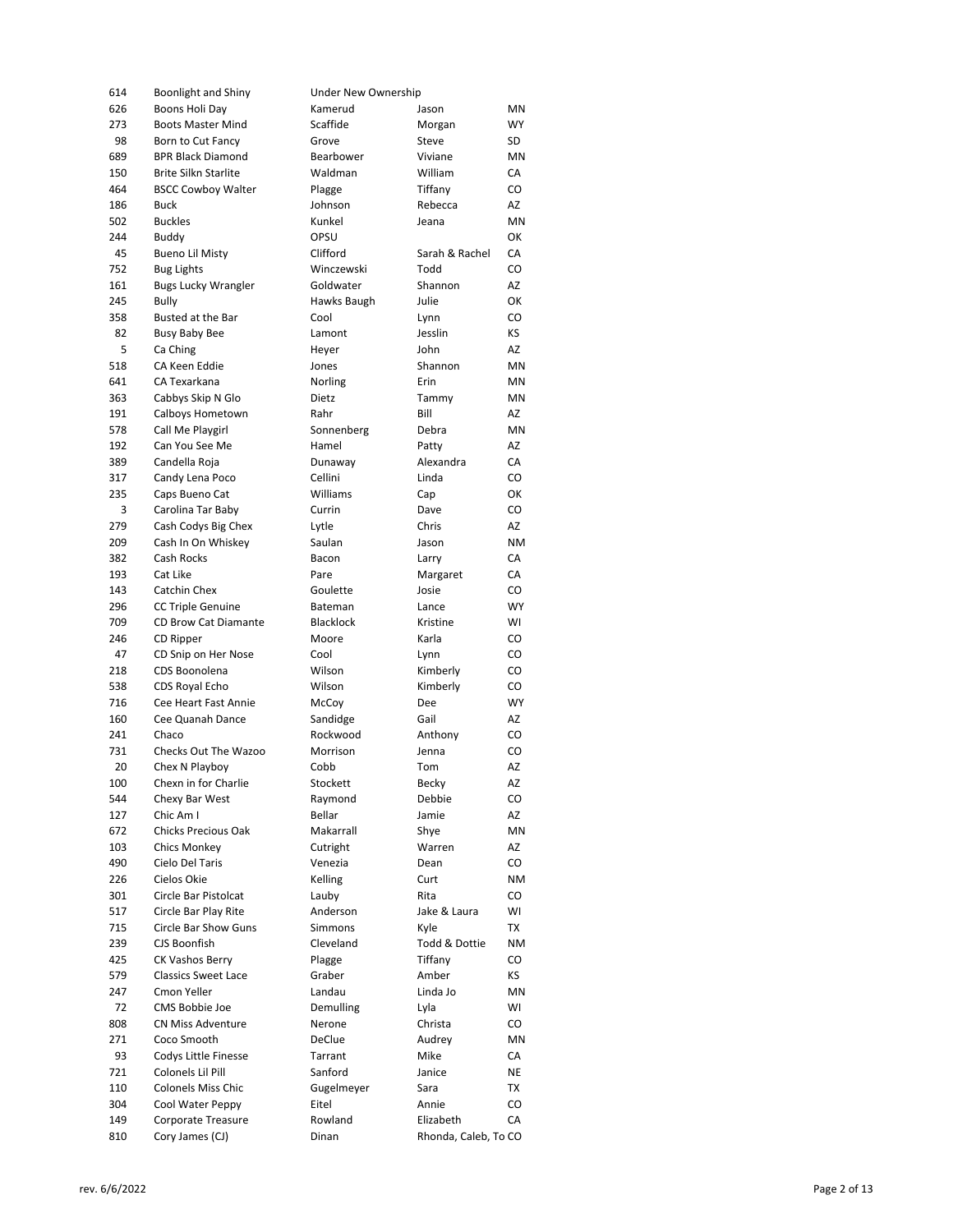| 234 | Cow Tag                     | Etheridge     | Glen          | MN        |
|-----|-----------------------------|---------------|---------------|-----------|
| 367 | Cowboy By Starlight         | Adams         | Claude        | CO        |
| 315 | Cowboy Cody Chex            | Atkinson      | Julie         | CO        |
| 727 | Cowboys Jazzy Shorts        | Klaven        | Steve         | WI        |
| 269 | <b>Cowpony Express</b>      | Wilson        | Kimberly      | CO        |
| 520 | Crafty Hagrid               | Lowery        | Carol         | IA        |
| 769 | <b>Cromed Mint Twist</b>    | Manuelito     | Jamie/Autumn  | CO        |
| 290 | CS Roper Jack               | <b>Butler</b> | Addie         | <b>WY</b> |
| 38  | CT Preyn for Reyn           | Coghlan       | June          | <b>NM</b> |
| 131 | Cuchara Easy Cash           | Lynch         | Clint         | <b>NM</b> |
| 130 | Cuchara Movin On            | Lynch         | Clint         | <b>NM</b> |
| 688 | <b>Custom Cookie Cutter</b> | Wilson        | Kimberly      | CO        |
| 690 | <b>Custom Red Wine</b>      | Jensen        | Kellie        | КS        |
| 137 | <b>Cutters Gold Legacy</b>  | Shelbourn     | Marla         | NE        |
| 656 | CW Peek A Boo               | Jacobi        | Jason         | NE        |
| 87  | <b>CW Playmates Gun</b>     | Epple         | Linda         | CO        |
| 528 | CY Can Do                   | Udell         | Scott         | MN        |
| 75  | Da Bey Shahrade             | Cartwright    | Barbara       | MN        |
| 182 | Da Travelin Cat             | McElroy       | <b>Kim</b>    | AZ        |
| 89  | Daddys Diablo Baby          | Aldrich       | Malia         | CA        |
| 171 | Daddy's Sailor              | Janetka       | Gena          | MN        |
| 421 | Daisy BB Gunner             | Allen         | Debbie        | AZ        |
| 659 | Dakotas Frosty Gem          | McCreedy      | Taylor        | IA        |
| 764 | Dales Dandy Bar             | Jennings      | Tammy         | КS        |
| 30  | Dandy                       | Sheats        | Vincent       | <b>NM</b> |
| 506 | Dandy Bright Rawhide        | Marshall      | JG & Paulette | CO        |
| 108 | Dare to Fiddle              | Stewart       | Denise        | КS        |
| 729 | Daseke                      | Bauman        | Rylie         | CO        |
| 703 | Dashin Two Jacks Bar        | Jaeckels      | Kelly         | MN        |
| 702 | Day Jua Fool                | Sidle         | Sherry        | SD        |
| 7   | Deal No Freckles            | Heyer         | Lynn          | AZ        |
| 278 | <b>Dealin Hearts</b>        | Grant         | Rebecca       | AZ        |
| 194 | Dee Bars Super Ten          | Mausteller    | Kate          | AZ        |
|     |                             |               |               |           |
| 15  | <b>Desert Pearl</b>         | Walker        | Jennifer      | CO        |
| 467 | Destined Lil Bager          | Woodmansee    | Jennifer      | CO        |
| 327 | DF Colonel Smoky            | Harrington    | Jerri         | AZ        |
| 189 | Diamond Chancy Cat          | Haagenson     | Heather       | MN        |
| 179 | Dig A Little Jay J          | Stewart       | Donna         | CO        |
| 573 | Dixons Got A Big Gun        | Gaines        | Kelli         | CO        |
| 372 | Dixons Nite Out             | Vosburg       | Donna         | MN        |
| 726 | DJ Dandy Tab                | Miller        | Julie         | CO        |
| 606 | DJ Joe De Boon              | Henderson     | Vicky         | MN        |
| 295 | DJ Yankee Doodle Guy        | Davies        | Saskia        | AZ        |
| 158 | DJ Zans Bright              | Walker        | Jennifer      | CO        |
| 470 | DL Crimson Beau             | Doyea         | Kelly         | CO        |
| 321 | <b>DLB Smart Blue Bars</b>  | Eisenman      | Susan         | ΜN        |
| 360 | Do Watch Jake               | Zumbach       | Larry         | MN        |
| 361 | Do Watch Kale               | Zumbach       | Larry         | MN        |
| 426 | Doc A Teaspoon              | Anderson      | Jake & Laura  | WI        |
| 306 | Doc Bar and Grill           | Patterson     | Lisa          | СA        |
| 567 | Docs Ace Jay                | Ytterberg     | Kimberly      | CO        |
| 699 | Docs Baron Buck (Duke)      | Barclay       | Linda         | ΜN        |
| 786 | Docs Double OT Buck         | Kent          | <b>Bruce</b>  | WY        |
| 620 | Docs Electric Spark         | Peltier       | Claudia       | MN        |
| 262 | Docs Genuine Eclipse        | Robinson      | Carol         | CO        |
| 69  | Docs Genuine Joker          | Marshall      | Paulette      | CO        |
| 238 | Docs Indy Pendence          | Bond          | Sarah         | ΝM        |
| 174 | Docs Lotsa Sass             | Lohay         | Shawn         | СA        |
| 571 | Docs Naughty Dotty          | Johnson       | Sarah         | IA        |
| 569 | Doc's Poco Lisa             | Davis         | Alberta       | CO        |
| 2   | Docs Second Best            | Currin        | Dave          | CO        |
| 583 | Docs Shiney Pistol          | Beakley       | Michael       | CO        |
| 302 | Docs Smokinic               | Church        | Barbara       | СA        |
| 253 | Docs Spark Olena            | Patterson     | Lisa          | СA        |
| 13  | Docs Stylish Player         | Thieszen      | Brian         | CO        |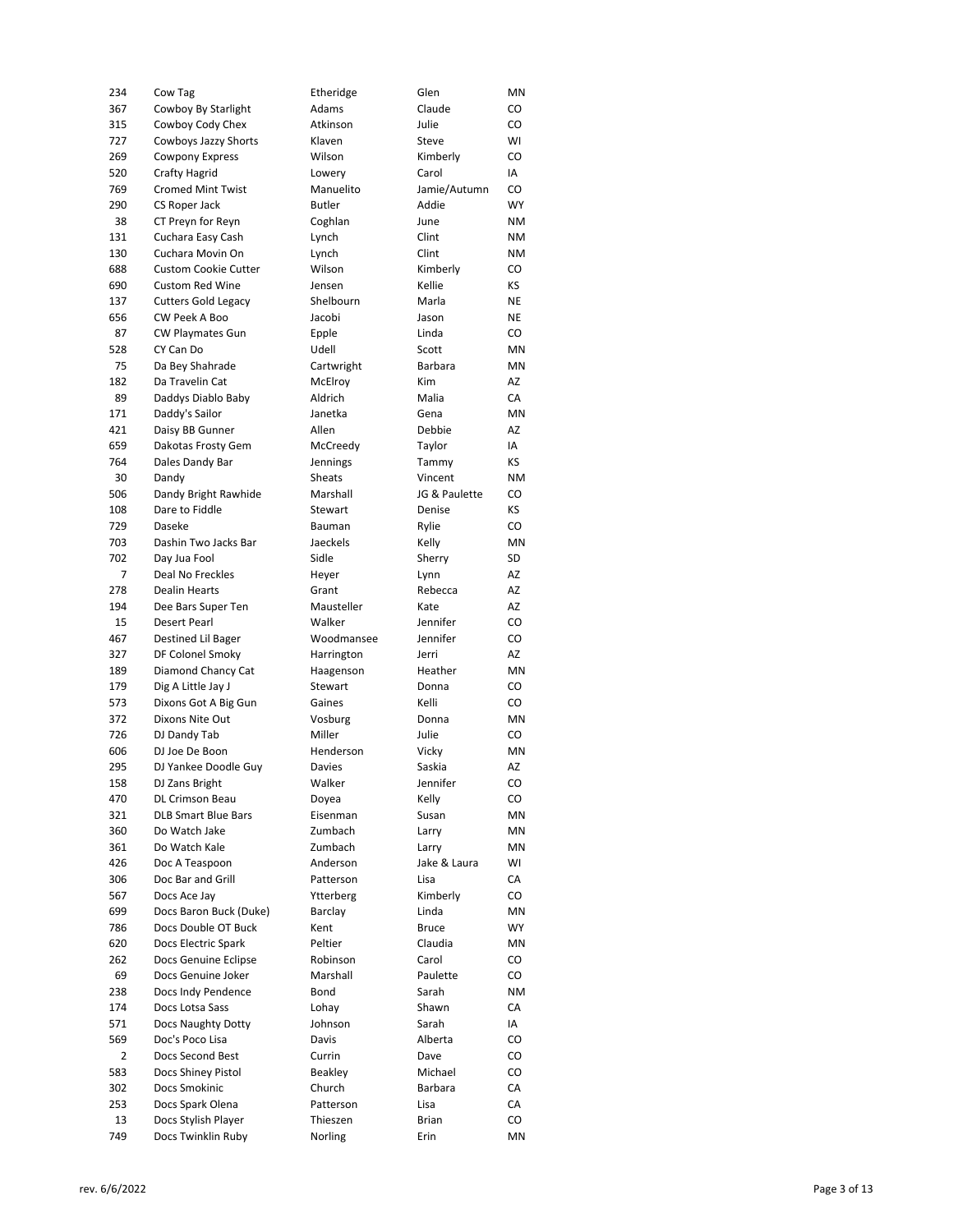| 566 | Doctor Dunnie Jay           | Mosher          | Rose           | CO        |
|-----|-----------------------------|-----------------|----------------|-----------|
| 543 | Doing Somethin Right        | Fisher          | Dollie Janelle | ΚS        |
| 717 | Dollee Parton               | Newlon          | Megan          | ΚS        |
| 739 | Don't Bak Down              | Quinn           | Ricky          | ΝE        |
| 804 | Don't Cash it Yet           | Shockley        | Dian & Travis  | CO        |
| 380 | Dos Serranos                | Schnittger      | Kimberly       | СA        |
| 126 | Double Snake Doctor         | Simmons         | <b>Brenda</b>  | CO        |
| 1   | Double Tuckered Out         | Flood           | Mick & Susan   | CO        |
| 634 | Down with the OBB           | Benson          | Vicki          | CO        |
| 643 | Drummers Tari Brooke        | Alvey           | Emma           | CO        |
| 509 | Drummersticketbarnone       | Alvey           | Emma           | CO        |
| 286 | Dry Doc N Lark              | Hogan           | Karen          | WY        |
| 335 | <b>DS Spankys Trouble</b>   | Riggs           | Dan            | WY        |
| 249 | <b>DSR LIL CAPPUCCINO</b>   | Sindle          | Annamaria      | AZ        |
| 485 | Dual CD Player              | Borders (Agent) | Justin         | CO        |
| 486 | <b>Dual Cutters Doll</b>    | Normandie       | Aneka          | CO        |
| 222 | Dual Fleet Valentine        | Underwood       | Lorri          | ΜN        |
| 18  | <b>Dualin Bar Princess</b>  | Binette         | Diane          | СA        |
| 447 | Dualin Jewel Darlin         | Wilbanks        | Aaron          | <b>NM</b> |
| 172 | <b>Duallin N Diamonds</b>   | Hauschildt      | Lisa           | CO        |
| 195 | Duallys Lil Ricochet        | Callan          | Deanna         | AZ        |
| 122 | <b>DualPeps Dr Dulittle</b> | Abshire         | Cindy          | CO        |
| 730 | Duals Got Class             | McFaddon        | Eleanora       | FL.       |
| 482 | Dun Hit Gold                | Miller          | Macy           | ΜN        |
| 550 | Dun It Tejons               | Roberts         | Shauna         | WY        |
| 374 | Dun Its Best Shine          | Wilson          | Kimberly       | CO        |
| 341 | Dunali                      | Schubbe         | Bob            | AZ        |
| 777 | Dunnit Flashy               | <b>Stites</b>   | Kristin        | CO        |
| 88  | Dunnit Leanin               | <b>Block</b>    | Henry          | CO        |
| 797 | Dunnitmercedes              | Sommer          | Vicki          | CO        |
| 114 | Dusters Moon Doc            | Caughman        | Twila          | ОК        |
| 779 | Dustys Pepalena             | Whittman        | Cindy          | CO        |
| 563 | DXB Go Palo Star            | Raven           | Callie         | CO        |
| 71  | Eagle Views Templeton       | Demulling       | <b>Rick</b>    | WI        |
| 592 | Echos Skip Jac              |                 | Olivia         | WI        |
| 472 |                             | Burstad         | Samantha       | ΚS        |
|     | Eds Parr Leo Belle          | Hager           |                |           |
| 248 | El Rey Conquistador         | Abshire         | Cindy          | CO        |
| 632 | Elans Lil Badger            | Peters          | Ryan & Jamie   | КS        |
| 407 | <b>Electric Element</b>     | May             | Jan            | ΜN        |
| 28  | Eli                         | Kimminau        | Leslie         | AZ        |
| 748 | Emmit                       | Kouba           | Mattie         | CO        |
| 270 | <b>Endeavors Magic</b>      | Opeka           | Janel          | CO        |
| 133 | <b>Eternal Redemption</b>   | Wilson          | Lee Ann        | CO        |
| 401 | Evas Moonshine Kitty        | Ackerman        | Carol          | CO        |
| 167 | Everydaz My Luckyday        | Jennings        | Rebecca        | CO        |
| 794 | Exotic                      | Ferguson        | Nikki          | MO        |
| 516 | <b>Extreme Investment</b>   | LaRue           | Jill           | WI        |
| 136 | <b>Faithful Cutter</b>      | Shelbourn       | Robert         | ΝE        |
| 611 | Fancy Krymsun Goods         | Willis          | Joyce          | IA        |
| 121 | Fancy San Scooter           | Abshire         | Cindy          | CO        |
| 576 |                             |                 |                |           |
| 104 | <b>Feathers Alley Cat</b>   | Genova          | Joyce          | CO        |
| 250 | Feleena Fair                | Grant           | Rebecca        | AZ        |
|     | Fire Quacker                | Cantrell        | WH "Bill"      | <b>NM</b> |
| 49  | First Flight Rocky          | Freed           | Karl           | CO        |
| 452 | Flicks Sugar O Lena         | Holden          | Sandra & Darin | IA        |
| 216 | Flips Gold Oak              | Heyer           | Jeffrey        | AZ        |
| 408 | Flirtin With Destiny        | Wilson          | Kimberly       | CO        |
| 188 | Flovision                   | Beymer          | Celia          | ΚS        |
| 180 | FLS Sombodys Cash           | Miller          | Rebecca        | СA        |
| 771 | Foolish Littlepepper        | Tully           | Jessica        | CO        |
| 621 | <b>Four Drifting Gill</b>   | Cusick Jost     | Janet          | ΚS        |
| 598 | Four Kings Smokin           | Haugland        | Paul           | WI        |
| 146 | Four Six Pack               | Goulette        | Josie          | CO        |
| 264 | Freckle Free Hickory        | Thurston        | Mamie Lou      | WY        |
| 541 | Freckled Rico               | Clark           | Matt           | ΚS        |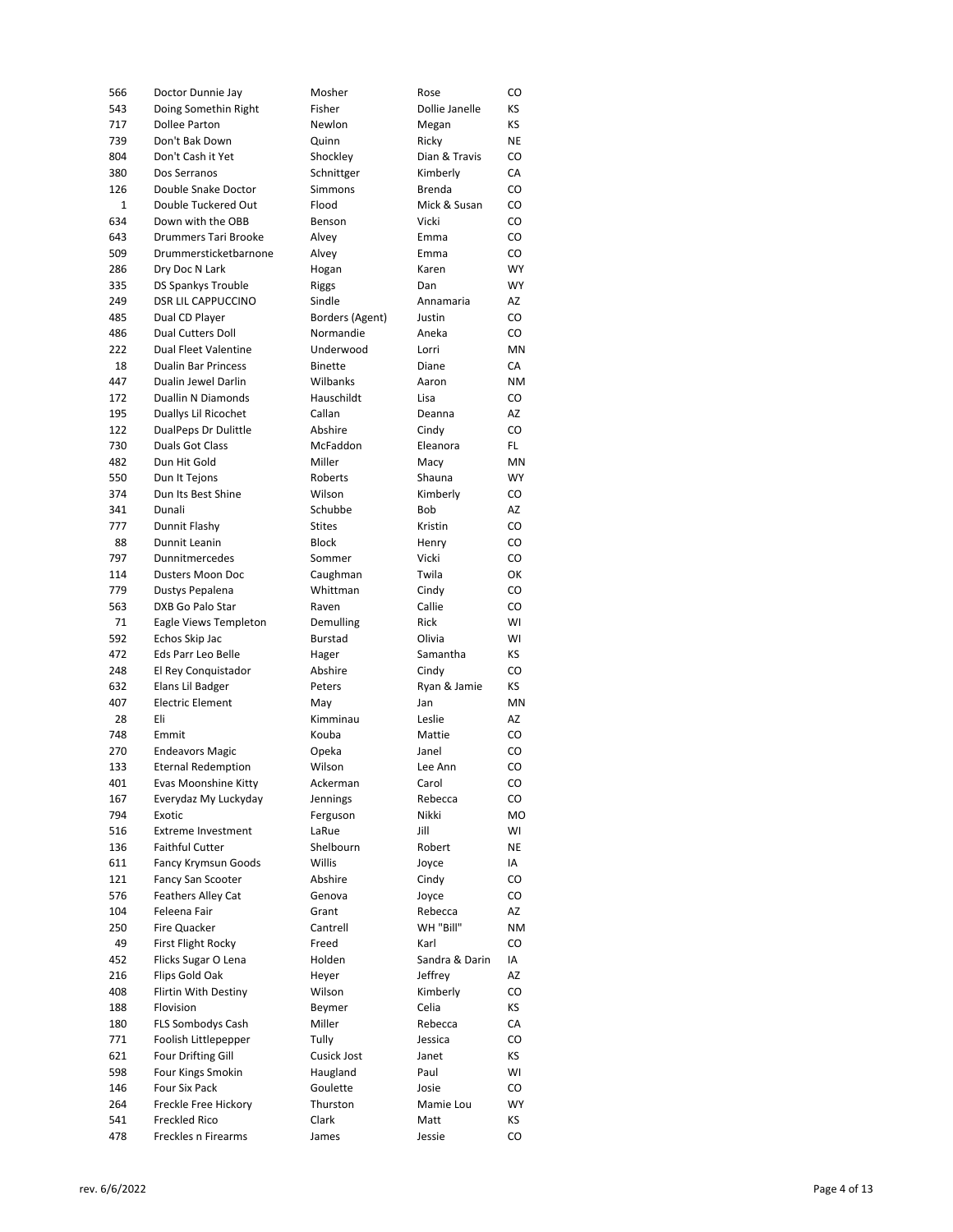| 242 | French Flit Tuff Gal         | Hofmann        | Todd             | CO        |
|-----|------------------------------|----------------|------------------|-----------|
| 329 | Fritzie Boomer               | Heyer          | Jeffrey & Lynne  | MA        |
| 265 | Froghorn Leghorn             | Janetka        | Gena             | <b>MN</b> |
| 799 | Frosten The Truth            | Strand         | Elizabeth        | SD        |
| 223 | Frosty Rose Blossom          | Olvey          | William          | AZ        |
| 622 | Gallo Del Morado             | Lee            | Kayla            | ΚS        |
| 734 | Gallos Free Spirit           | Armstrong      | James            | CO        |
| 508 | Gallos Smokin Tari           | Alvey          | Emma             | CO        |
| 708 | Gambler's Jackpot            | Blacklock      | Kristine         | WI        |
| 778 | Game Winning Jersey          | Benson         | Vicki            | CO        |
| 728 | Genesis                      | Manuelito      | Jamie/Autumn     | CO        |
| 651 | Gentleman Pep                | Marion         | Maclain          | CO        |
| 221 | Genuine Amiah                | Anderson       | Terri            | ΚS        |
| 796 | <b>GH Lil Bit O Starlite</b> | Havens (Heinz) | Karen            | IA        |
| 784 | <b>Gidget Got Sass</b>       | White          | Elaina           | CO        |
| 64  | Gin Away Jack                | Hamel          | Patricia         | AZ        |
| 153 | Gin Slush Bar                | Sindle         | Annamaria        | AZ        |
| 765 | <b>GLR Drift With Me</b>     | Roden          | Elisa            | CO        |
| 55  | Gogh Handlem Festus          | <b>Bailey</b>  | Susan & Dan      | MO        |
| 166 | Golden H Mister T            | Lappegaard     | Nate & Emily     | CO        |
| 373 | Good as Sonnie Gets          | Vosburg        | Dina             | ΜN        |
| 309 | Good Kali Miss Molly         | Mattson        | Leah             | ΜN        |
| 36  | <b>Got Wranglers</b>         | Adame          | Linda            | СA        |
| 789 | Grace                        | Hall           | Kristina         | WY        |
| 682 | <b>Grand Maximum</b>         | Doyea          | Kelly            | CO        |
| 554 | Grays Anatomy                | Tullock        | Matthew D II     | KS.       |
| 477 | <b>Guess The Reward</b>      | Haglin (Booge) | Jennifer (Amber) | ΜN        |
| 710 | <b>Gun For My Valentine</b>  |                | Frank            | OН        |
| 694 | Gun N Whizzen                | Claypoole      | Samantha         | ΚS        |
|     |                              | Hager          |                  |           |
| 48  | <b>Gunuine Max</b>           | George         | Loy Ann          | MO        |
| 385 | Haidas Smart Sayo            | <b>Back</b>    | Dawn             | CO        |
| 793 | Hal of a Dawg                | Gugelmeyer     | Jeremy           | ΚS        |
| 596 | Hang on N Handle IT          | Patterson      | Katelyn          | КS        |
| 647 | Harlans Punch                | Corrigan       | Donna            | CO        |
| 9   | Hazel Rey Lena               | Rixe           | Lisa             | ΜN        |
| 196 | <b>HC Rio Grand</b>          | Harrington     | Jerri            | AZ        |
| 533 | Hes Got Cat Style            | James          | Jessie           | CO        |
| 522 | Hesjanaroll                  | Welch          | Bob & Kristen    | CO        |
| 649 | Heza Splashy Chic            | Cusich Jost    | Janet            | КS        |
| 414 | Heza Sporty Cat              | Bloomfield     | Wanda            | CO        |
| 529 | Hick on Weed                 | Udell          | Katie            | MN        |
| 151 | Hickolena Dude               | Millard        | Olivia           | СA        |
| 675 | Hickory                      | Jaeckels       | Kelly            | <b>MN</b> |
| 683 | Highbrows Royal Fury         | Patterson      | Katelyn          | KS.       |
| 539 | Hillreycious                 | Stewart        | Alfred/Donna     | CO        |
| 119 | Hollywood Bar Lynx           | Blom           | Patty            | WI        |
| 418 | Hollywood Star Time          | Helle          | Bryna            | ΜN        |
| 206 | Honest As Carl               |                |                  | ΜN        |
| 144 |                              | Sonnenberg     | Debra            |           |
| 802 | Honey Gin                    | Galusha        | Bernice          | ΜN        |
|     | <b>Hot Cat Snickers</b>      | Vaughn         | Spencer          | CO        |
| 644 | <b>Hotter Than A Biscuit</b> | Krueger        | Kelly            | ΜN        |
| 568 | Houston Has No Limit         | Ducy           | Wendy Jo         | CO        |
| 228 | HR Playin Dori               | Cornelius      | Kay              | CO        |
| 443 | HR Star Chex Tari            | Welsh          | Catherine        | AZ        |
| 378 | HS Lady Lena Dunit           | McArthur       | Charri           | CO        |
| 368 | <b>HS Lena Dunit</b>         | McArthur       | Charri           | CO        |
| 753 | Huckleberry Jones            | Jones          | Miranda          | CO        |
| 475 | Hug Me Carol                 | <b>Butler</b>  | Kila             | ΜN        |
| 168 | Huskers Playmate             | Swyers         | Kelcey           | CO        |
| 755 | <b>Hydrive Merada</b>        | Genova         | Sara             | CO        |
| 698 | I am Titanium                | Janetka        | Gena             | ΜN        |
| 259 | Ikes Peake An Pie            | Elkins         | Wendy            | AZ        |
| 639 | Ikes Six Shooter             | Landers        | Levi & Jessica   | ΝE        |
| 637 | I'll Be A Chic Stik          | Cornejo        | Kolby            | ΚS        |
| 642 | Im Gunna Let It Shine        | James          | Jessie           | CO        |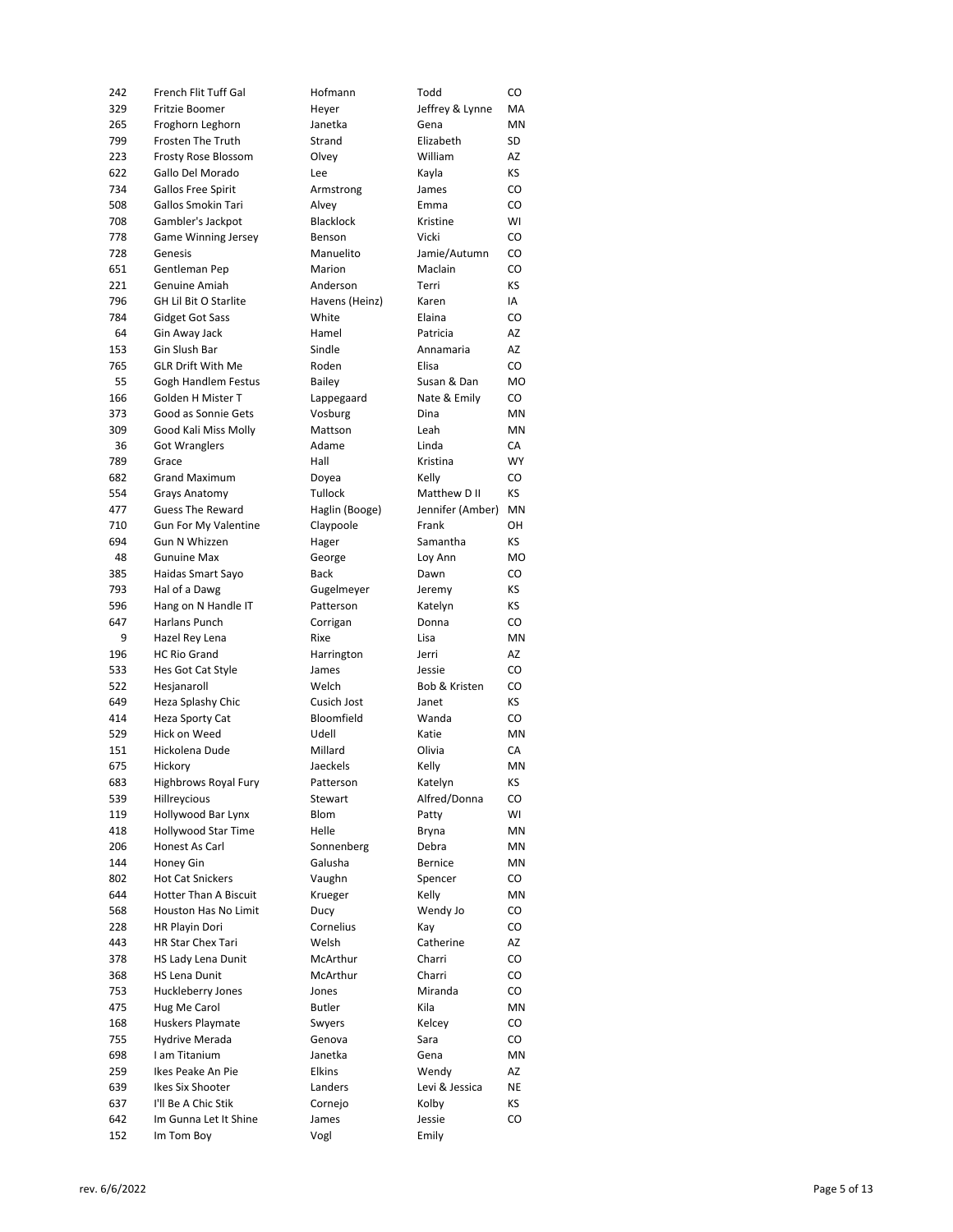| 534        | Im Your Huckelberry          | Eitel               | Annie                  | CO        |
|------------|------------------------------|---------------------|------------------------|-----------|
| 415        | I'm Your Wimp aka Jac        | Gebhart             | Connie                 | ΜN        |
| 640        | Ima Cheezin Olena            | Landers             | Levi & Jessica         | NE        |
| 159        | Ima Colida Doll              | <b>Bates</b>        | Roger & Anne           | CO        |
| 197        | Ima Peppy Tex Chex           | Kurtz               | Carol                  | СA        |
| 705        | Ima Sailin Cat               | <b>Barrette</b>     | Ann Rebecca            | WI        |
| 768        | <b>Indian Scooter</b>        | Manuelito           | Jamie/Autumn           | CO        |
| 806        | Instant Gold Digger          | Gore                | Shane                  | CO        |
| 681        | Irish Mooshine               | Bertino (Shumway)   | Nicole                 | CO        |
| 691        | Its All Too Good             | Henderson           | Linda                  | <b>WY</b> |
| 147        | JA Unos Frosty Pep           | Matko               | Deb                    | MN        |
| 376        | <b>JAC Smarty Dun</b>        | Brown               | Rebel                  | AZ        |
| 173        | Jaz Poco Espejo              | Bond-Heath          | Peggy                  | CO        |
| 692        | Jazzie                       | Loepp               | Robin                  | <b>WY</b> |
| 429        | JC Sweet Scotch Bar          | Peckham             | Carolyn                | WI        |
| 548        | JF Silent Scotty             | Ashworth            | Kelly                  | IA        |
| 722        | JG Peptos Pistol Pal         | Sanford             | Janice                 | NE        |
| 602        | Jodies Little Joe            | Haugland            | Paul                   | WI        |
| 686        | Jody Zippo Pat               | Espinoza            | Jen                    | MN        |
| 773        | Joe                          | Marion              | Elaine                 | CO        |
| 31         | July Special Siesta          | Horvath             | Mark                   | CO        |
| 272        | Juniors Boomin Bro           | Jordan              | Trent                  | CO        |
| 155        | Juniper Mountain             | Mucci               | Robert & Laura         | AZ        |
| 546        | Just Kid N Elan              | Fortin              | David & Christine WI   |           |
| 570        | Ka Ray                       | Preisser            | Kelly                  | CO        |
| 26         | Kakki Bueno                  | Wyatt               | Kathy                  | MN        |
| 43         | Kansas Moriah                | McArthur            | Charri                 | CO        |
| 284        | Kats Top Dream               | Doke                | Katy                   | CO        |
| 589        | Kaygun                       | Janetka             | Gena                   | MN        |
| 266        | KD CowJazz                   | <b>Banks</b>        | Kandice                | AZ        |
| 157        | Keyhole Powerstroke          | Mucci               | Robert                 | AZ        |
| 70         | Kickers Chica Domingo        | Ackerman            | Carol & Sadie          | CO        |
| 106        | Kickers Smokey Girl          | Ackerman            | Carol                  | CO        |
| 277        | Kid Lethal                   | Steg                | Ron                    | <b>WY</b> |
| 653        | Kidd                         | Dinan               | Rhonda, Caleb, To CO   |           |
| 434        | King Kraziblaze              | Bate                | Bill & Janis           | CO        |
| 680        | King of Lights               | Cornejo             | Kendra                 | КS        |
| 595        | King Roan RR                 | Salentiny           | Rhonda                 | MN        |
| 210        | King Silver Spud             | Borg                | Heather                | <b>NM</b> |
| 497        | Kingslilchisolm              | Atkinson            | <b>Tracey and Dale</b> | CO        |
| 623        | Kingslilmidnitestorm         | Atkinson            | Dale                   | CO        |
| 574        | <b>KR No Complaints</b>      | Maroney             | Mary                   | CO        |
| 123        | Kristys Whiskey              | Venezia             | Dean                   | CO        |
| 635        | KSU Top The Sail             | Cornejo             | Kolby                  | KS.       |
| 142        | KW Enterprizan Lynxx         | Moore               | Karla                  | CO        |
| 744        | Laceys Royl Frenchman        | Hynes               | Rebecca                | WI        |
| 476        | Lady                         | Grunewald           | Alissa                 | MN        |
| 50         | Lady by Prescription         | Sikorski            | Kathryn                | ΝM        |
| 120        | Lady Daisy Athena            | Hudon               | Jane                   | CO        |
| 618        | Lady's Stylish Pepto         | Ryan                | Glenn & Alice          | CO        |
| 423        | Lakota                       | Erickson            | Lynn & Karl            | WI        |
| 198        | Langtrees CD                 | Newlon              | Megan                  | КS        |
| 564        | Lanos Stormy Mate            | Hendrickson         | Cody Marie             | ΜN        |
| 593        | Last Dance to Cat            | Hartman             | Hanna                  | MN        |
| 406        | Left Over Fajita             | Lamont              | Jesslin                | КS        |
| 42         | Legacys Little Pep           | McArthur            | Charri                 | CO        |
| 375        | Lena La Badger               | Russell             | Kim                    | AZ        |
| 495        | Lenas Endzone Dance          | Hollinger           | Mary Beth              | CO        |
| 280        | Lenas Flyin Delta CT         | Lytle               | Chris                  | AZ        |
| 445        | Lenas Lil Dancer             | Cellini             | Linda                  | CO        |
| 428        | Lenas Peppy Hancock          | Tracy               | Tami                   | IA        |
| 313        |                              |                     |                        |           |
|            |                              |                     |                        |           |
|            | Lenas Wimpy Girl             | Dirkschneider       | Kaitlyn                | AZ        |
| 496        | Lenas Wright Smart           | Smith               | Janet                  | CO        |
| 112<br>337 | LenassmartLittleBear<br>Levi | Aduddell<br>Gilbert | Michelle               | ТX<br>WI  |
| 616        | Light Play Lena              | Jones               | Tracey<br>Connie       | ΜN        |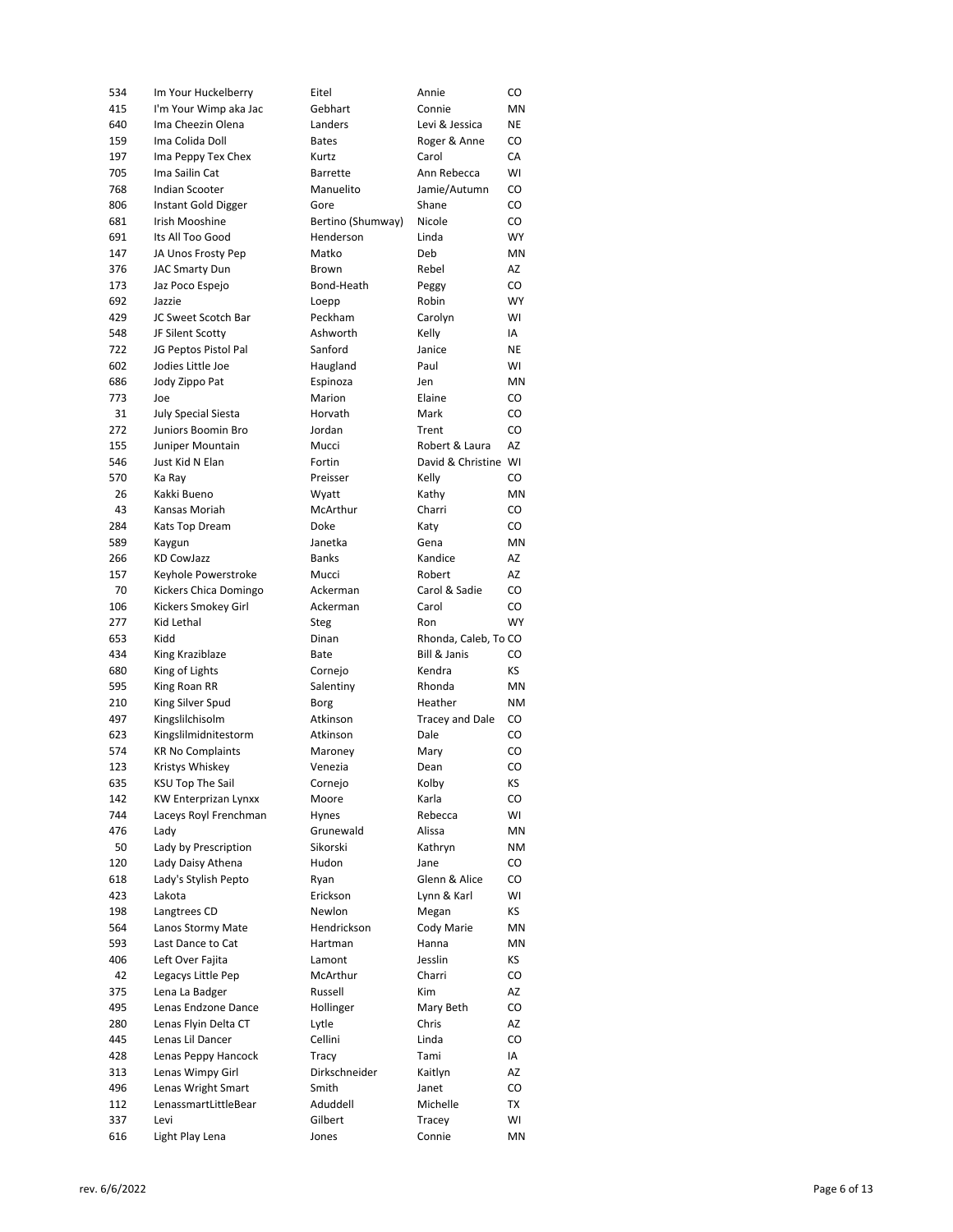| 117 | Lil Bit O Badge             | Lauby                          | Rita                 | CO             |
|-----|-----------------------------|--------------------------------|----------------------|----------------|
| 460 | Lil Bit of Chic             | Bangerter                      | Shane                | КS             |
| 532 | Lil Miss Electric           | Holmes                         | Morgan               | CO             |
| 628 | Lil Peppy Melo              | Hart                           | Heather              | <b>WY</b>      |
| 365 | Lil Red Jolena              | Perry                          | R.B & Sandy          | CO             |
| 84  | Lil Sonic Moonbean          | Klosterman                     | Jeremy               | MN             |
| 333 | <b>Lilless Conversation</b> | Kitts                          | Steven               | CO             |
| 584 | Little Bit of Boon          | Hafner                         | Nicholas             | MN             |
| 199 | Little Lido Ote             | Siitari                        | Stephany             | MN             |
| 67  | Little Rey Lena             | Duke                           | Scott                | UT             |
| 776 | Lnora Pepto                 | Goetschel                      | <b>Bernice</b>       | WY             |
| 608 | Lobos Blue Freckles         | Harman (Ingram)                | Chastity             | NE             |
| 59  | Looks San Badger            | Bailey                         | Susan & Dan          | M <sub>O</sub> |
| 450 | Loves Prophesy              | Christensen                    | Codi & David         | IA             |
| 610 | LRS I CD Storm Comin        | Gillet                         | Jennifer             | MN             |
| 298 | Lucky                       | Clark                          | Katelin              | WY             |
| 791 | Lucky Black Star            | Roberts                        | Jodi                 | ТX             |
| 328 | Lupe's Golden Chex          | Berndt                         | Joan                 | CA             |
| 483 | LXG Playguns Cody           | Nelson Dehler                  | Janee                | ΜN             |
| 676 | Maci                        | Bloomfield                     | Wanda                | CO             |
| 437 | Magic Dance Man             | Messera                        | Kelly                | WI             |
| 118 | Majorchexolena              | Lauby                          | Anthony              | CO             |
| 230 | Makin Easy Money            | Taylor                         | Kyle                 | AZ             |
| 419 | Malachi Rocks               | Wortel                         | Theresa              | MN             |
| 405 | <b>Margaret True Spirit</b> | Terry                          | Lori/Daniella        | WI             |
| 350 | Markem Up Sonny             | Cook                           | Richard & Cindy      | AZ             |
| 424 | Marquita Frost              | Erickson                       | Lynn & Karl          | WI             |
| 590 | Masked Merader              | <b>Burton</b>                  | Roxanne              | IA             |
| 46  | <b>Master Colonel Chex</b>  | Clifford                       | Sarah & Rachel       | CA             |
| 763 | Master Duro Cat             | Blankenship (Lodzinsk Michelle |                      | <b>MN</b>      |
| 217 | Max Well Done               | Roberts                        | Ed                   | AZ             |
| 775 | <b>MC Flashing Diamonds</b> | Taylor                         | Mark & Cheryl        | ΝE             |
| 211 | Mecom Peppy Doc             | Yates                          | Michelle             | <b>NM</b>      |
| 213 | Mecom Smart Lena            | Yates                          | Michelle             | <b>NM</b>      |
| 11  | Mega Powder N More          | Rose                           | Tim & Cindy          | CO             |
| 603 | Mel Mar Drift Aaron         | Atkinson                       | Dale & Tracy         | CO             |
| 101 | <b>Melanie Chex</b>         | Dulebohn                       |                      | CA             |
| 422 | Meradas Wood Nickel         | Hendrickson                    | Jaqui                | ΜN             |
|     | Mesmerize Em                |                                | Cody & Stephen       |                |
| 410 |                             | Peters Kilmer                  | Teresa               | CO             |
| 491 | Metallic Gun                | Avent (Agent)                  | LaVert               | CO             |
| 237 | Midnight Rambler Gal        | Bond                           | Sarah                | ΝM             |
| 654 | Mighty Effie                | Dinan                          | Rhonda, Caleb, To CO |                |
| 252 | Mike Can Boom               | Winfield                       | Rebecca              | <b>NM</b>      |
| 107 | Millennium Times            | Stewart                        | Gary                 | ΚS             |
| 288 | Miss Docs Play Merry        | Harrington                     | Kim                  | WY             |
| 774 | Miss Kennedy Jones          | Wolf                           | Keri                 | ΝE             |
| 351 | Miss Makin Shine            | Christensen                    | Codi                 | IA             |
| 347 | Miss Smart Gun RG           | Burton                         | Roxanne              | IA             |
| 379 | Miss Sontivio Remnic        | Burns                          | Colleen              | ΝM             |
| 141 | Miss Steel Pep              | Deters                         | <b>Kim</b>           | ΜN             |
| 673 | Mister Chicadual            | Marshall                       | Paulette             | CO             |
| 61  | Mister Cowboy Chant         | Jensen                         | Donna                | AZ             |
| 219 | Mister N Who                | Brug                           | Leisa                | AZ             |
| 489 | Misties Dixie Dun It        | Erwin                          | Pam                  | CO             |
| 449 | <b>Mixin Hancock</b>        | Atkinson                       | Dale & Tracy         | CO             |
| 231 | MJG Gotta Gun Doc           | Reeves                         | Kenny                | AZ             |
| 200 | Moes Pep A Pick 726         | Hunter                         | Victoria             | AZ             |
| 442 | Moni                        | Pickel                         | Steven & Michele MN  |                |
| 787 | Montaboys Legacy            | Clancey                        | Terry                | ΝE             |
| 500 | <b>Moonshines Grace</b>     | Ackerman                       | Mike & Carol         | CO             |
| 700 | Moonstop Doc                | Estlund                        | Haley                | ΝE             |
| 719 | Moonstruck Remedy           | Weller                         | Sue                  | ΚS             |
| 413 | Moore Lynx                  | Johnson                        | Sarah                | IA             |
| 412 | <b>Moore Shining Stars</b>  | Johnson                        | Sarah                | IA             |
| 803 | <b>MQH Command Jack</b>     | Vaughn                         | Spencer              | CO             |
| 243 | Mr Chics Dig It             | Doke                           | Katy                 | CO             |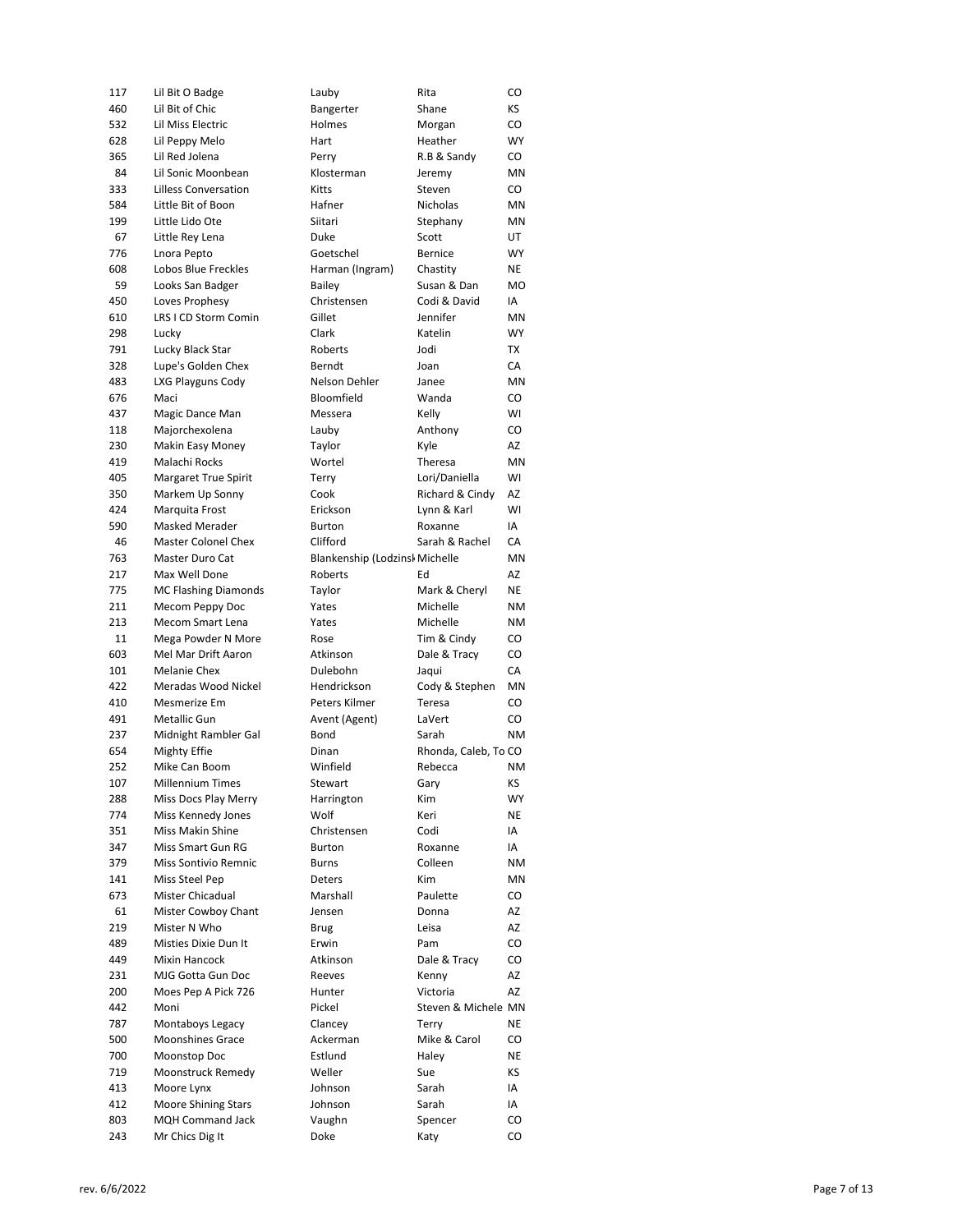| 446 | Mr Dulces 0602          | Borg                | Heather       | ΝM        |
|-----|-------------------------|---------------------|---------------|-----------|
| 572 | Mr Made Wright          | <b>Brase</b>        | Connie        | CO        |
| 790 | Mr Mikey Blueprint      | Thomas              | John          | NE        |
| 66  | Mr Rip N Rhoer          | Burns               | Colleen       | ΝM        |
| 33  | Mr Smart T Smoke        | Raymond             | Debbie        | CO        |
| 559 | Mr Zippos Wrangler      | Armstrong           | Jim           | CO        |
| 76  | Mr. Chex Nic            | Flood               | Mick & Susan  | CO        |
| 781 | Ms Royal Rey            | Dahl                | Micah         | CO        |
| 788 | MW Pearlsnap            | Woody               | Matthew       | <b>WY</b> |
| 183 | My Lena Del Ray         | <b>Birnie</b>       | Tracy         | AZ        |
| 145 | Nevada Desert Wind      | Paplow              | Diann         | ΜN        |
| 16  | Nikes Pepper Hancock    | Walker              | Tim           | CO        |
| 638 | Norfleets Reddee Rosa   | Kunkel              | Jeana         | ΜN        |
| 711 | Obi Wan Kenobi          | Tully               | Stanton       | CO        |
| 353 | OC Lark Watch Bar       | Johnsen             | Shelley       | ΜN        |
| 537 | OC Larks Peponita       | Johnsen             | Shelley       | ΜN        |
| 208 | Odds On My Dually       | Phillips            | <b>Bob</b>    | ΝM        |
| 12  | Oh Rocking Supreme      | Micheletti          | Cecilia       | ΜN        |
| 251 | Okies Little Chex       | Seeds               | Linda         | СA        |
| 170 | Old Buck Hancock        | Johnsen             | Shelley       | MN        |
| 463 | Olenas Lil Wrangler     | Shafer              | Anna Jane     | ΚS        |
| 740 | Olenas White Gold       | Harpin (Scherbarth) | Brody (Cody)  | ΝE        |
| 300 | One Cool Diamond        | Vitale              | Leslie        | СA        |
| 807 | One More Spark Alarm    | Nerone              | Christa       | CO        |
| 512 | One Real Smart TeJon    | Jamison             | Kelly         | ID        |
| 263 | One Smart Chic          | Robinson            | Carol         | CO        |
| 23  | Orangutang              | <b>Banks</b>        | Kandice       | AZ        |
| 52  | <b>Otes Smart Smoke</b> | Galbreath           | James         | CO        |
| 403 | Page Martin Parker      | Martin              | Debra         | WI        |
| 785 | Painted Victory (Bryce) | Fails               | Avery         | CO        |
| 274 | Painters Shinydude      | Rice                | Cynda         | AZ        |
| 741 | Pak N Heat              | <b>Stites</b>       | Kristine      | CO        |
| 725 | Paps Blue Alibi         | Elisco              | Dana          | CO        |
| 324 | Parkers Trouble Jack    | Shepherd            | Kelly         | CO        |
| 746 | Parks Cat Man           | Kouba               | Lillian       | CO        |
| 607 | Patch of Blue Moon      | Mallick             | Nichole       | ΜN        |
| 792 | PBD Rawhide             | Roberts             | Jodi          | ТX        |
| 432 | Penny                   | Krueger             | Kelly         | ΜN        |
| 371 | Peppy Badger Montana    | Clemons             | Kathleen      | CO        |
| 652 | Peppy Bonita Drift      | Siitari             | Stephany      | ΜN        |
| 86  | Peppy Cajun Queen       | Crawford            | Tracy         | ΝM        |
| 766 | Peppy Dual Desire       | Roden               | Elisa         | CO        |
| 381 | Peppy Poco Spot         | Udell               | Scott/Katie   | ΜN        |
| 10  | Peppy San Stick         | Rose                | Tim & Cindy   | $\rm CO$  |
| 257 | Peppy's Dark Bar        | Fisher              | Barbara       | AZ        |
| 318 | Peppys Dual Lite        | Saunders            | Kelly         | СA        |
| 165 | Peppys Lil Award        | Nilsen (Duke)       | Kimberly      | MN        |
| 499 | Peppys Lil Beggar       | Eisenman            | Susan         | ΜN        |
| 444 | Peps Instant Choice     | Peterson            | Esther & Joel | МT        |
| 736 | Pepto Cruz              | Elliot              | Jennifer      | CO        |
| 718 | Phaedon                 | Gilland             | Leah          | ΜN        |
| 387 | Picka Tiger Lily        | Hamblin             | Kelly         | СA        |
| 510 | Pistol Packin Picasso   | Parsons             | Robert & Judy | ΚS        |
| 232 | Play Red Hotwheels      | Coder               | Jeffrey       | CO        |
| 515 | Playboy CJ              | Hartman             | Hanna         | ΜN        |
|     | Playgirls Littenitro    |                     |               |           |
| 215 |                         | Hunter              | Alison        | СA        |
| 125 | Playin Peppys Star      | Simmons             | Brenda        | CO        |
| 91  | <b>Playing Tricks</b>   | Roberts             | Ed            | AZ        |
| 331 | Pleasin Chicatari       | Wolf                | Keri          | NE        |
| 164 | Poco Pep Pestee         | Dunkelberger        | Jan           | ΜN        |
| 267 | Poco Snickle Dust       | Gillet              | Jennifer      | ΜN        |
| 617 | Poguearosa Romping Luna | Pogue               | Ted           | WI        |
| 177 | Power of Pepto          | Cleveland           | Todd & Dottie | ΝM        |
| 214 | PQH Crescent Jewel      | Yates               | Michelle      | ΝM        |
| 220 | Prairie Wild Fire       | Danielson           | Teresa        | CO        |
| 742 | Prescribe me Chica      | Whittemore          | Samantha      | CO        |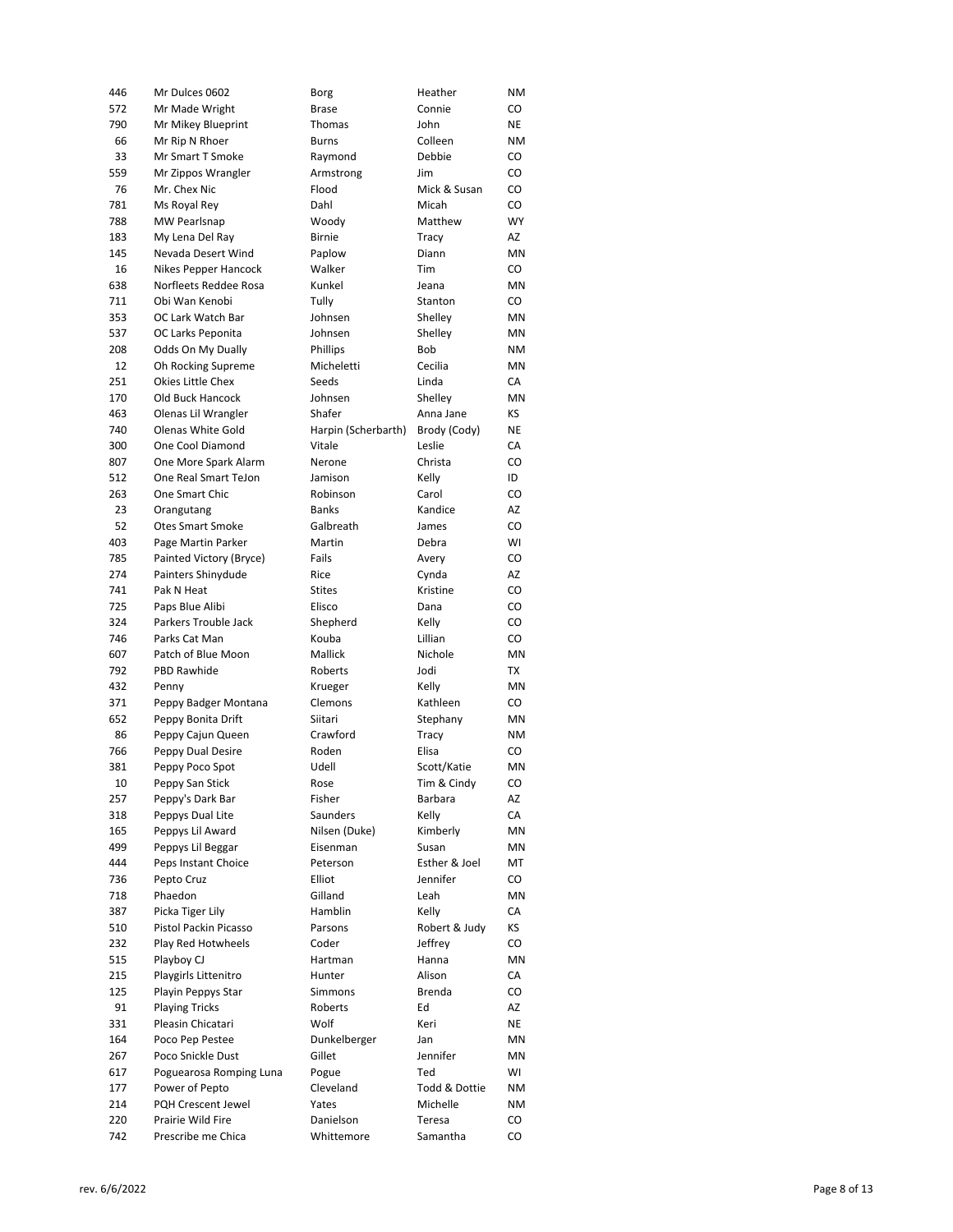| 481 | Pretty Good Haida                     | Cooper            | JoLynn               | ΜN             |
|-----|---------------------------------------|-------------------|----------------------|----------------|
| 184 | Prime Time Solano                     | Kusilek           | Dianna               | WI             |
| 733 | Primero Invierno Dragon               | <b>Myers</b>      | Carolyn              | CO             |
| 102 | Primos Peppydoit                      | <b>Banks</b>      | Kandice              | AZ             |
| 163 | Priscilla Playgirl                    | Etheridge         | Glen                 | MN             |
| 256 | Prissy Panhandle                      | Fisher            | John                 | AZ             |
| 349 | <b>PTO</b>                            | Arnold            | Montana              | AZ             |
| 527 | PWR Colonel Jack                      | Munson            | William              | CO             |
| 377 | QL Falla - Riah                       | Bell              | Linda                | ΜN             |
| 316 | Quick Silver Gun                      | Vitale            | Leslie               | СA             |
| 448 | Quincys Poco Joe                      | Wilbanks          | Nicole               | <b>NM</b>      |
| 685 | Racu Krogs Zippo                      | Espinoza          | Jen                  | ΜN             |
| 74  | Ramblin Heart                         | Madden            | Stacy                | WI             |
| 254 | <b>Rawhide Letters</b>                | Marshall          | Paulette             | CO             |
| 438 | Rawhide Train                         | Atteberry         | Corinne              | CO             |
| 420 | <b>RCR Tardees Comet</b>              | Grove             | Dale                 | ΜN             |
| 32  | Real to Reel                          | Cook              | Cindy                | ΝM             |
| 348 | Red Hot Piki Stix                     | Olvey             | William              | AZ             |
| 105 | Red Yahooty Hancock                   | Schaefer          | Gary                 | M <sub>O</sub> |
| 35  | Remedy for Hope                       | Cellini           | Linda                | CO             |
| 427 | ReSeed                                | Anderson          | Jake & Laura         | WI             |
| 783 | Rey Neigh                             | Holmes            | Edie                 | <b>WY</b>      |
| 560 | <b>Rey Star</b>                       | Benson            | Vicki                | CO             |
| 323 | RHM Solano Nu Chex                    | Baumler           | Vicki                | AZ             |
| 695 | RHR B Jack Brown                      | Carlisle          | Kim                  | <b>WY</b>      |
| 587 | <b>Rios Got Acres</b>                 | Fenner (Taylor)   | Kim                  | ID             |
| 21  | Rise to the Challenge                 | White             | Heath                | <b>NM</b>      |
| 22  | Riskey Irish Whiskey                  | Stewart           | Charlie & Donna      | CO             |
| 615 | <b>RJ Mist</b>                        | Gronenthal        | Todd                 | NE             |
| 633 | <b>RJP Colonel Tejas</b>              | Peters            | Ryan & Jamie         | КS             |
| 591 | RM Benitos Jac                        | Kunkel            | Jeana                | ΜN             |
| 14  | <b>RNF Rey Del</b>                    | Walker            | Jennifer             | CO             |
| 455 | Rockin Bug Again                      | Milvid            | Nancy                | CO             |
|     |                                       |                   |                      |                |
|     |                                       |                   |                      |                |
| 760 | Rocky                                 | Worst             | Ashley               | CO             |
| 761 | RoJo Buckito Dunito (Guinness) Godwin |                   | Dennis               | KS.            |
| 178 | <b>Roosters Reality</b>               | Kelling           | Curt                 | <b>NM</b>      |
| 339 | Roosters Reminicgold                  | Fisher            | John & Barbara       | AZ             |
| 625 | Rosita Sugar Lady                     | Jackson           | Susan                | MN             |
| 619 | Rowdy As Rascal                       | Anderson          | Kelly                | ΜN             |
| 240 | Rowdy Cowgirl                         | Bertino (Shumway) | Nicole               | CO             |
| 588 | Rowdyhollywoodcowboy                  | Currin            | David                | CO             |
| 357 | <b>Royal Blueprint</b>                | Jacobi            | Jason                | NE             |
| 148 | <b>RTR ScatCat</b>                    | Hansen            | Janet                | SD             |
| 547 | Rudy The Kid                          | Fortin            | David & Christine WI |                |
| 185 | Ruf Around The Edges                  | Padilla           | Charles              | ΝM             |
| 386 | Rum 'n' Coke Cowboy                   | Gebhart           | Angela               | ΜN             |
| 92  | Run on Impulse                        | Janetka           | Gena                 | ΜN             |
| 268 | RV Docs Peppy Lena                    | Biehl             | Amy                  | WI             |
| 738 | RVA Haidas QT Pep                     | Kouba             | Lillian              | CO             |
| 648 | Saber Ace Surprise                    | Corrigan          | D                    | CO             |
| 370 | Sail on Sweet Josie                   | Dotta             | Carol                | CO             |
| 580 | Sailors Lil Freckle                   | Nastro            | <b>Bobbie</b>        | CO             |
| 310 | Sallys JoLena Jac                     | Cooper            | JoLynn               | ΜN             |
| 417 | Sammule                               | Wilson            | Kimberly             | CO             |
| 805 | San Audra Pablo                       | Bate              | Janis                | CO             |
| 34  | San Hollys Skipagain                  | Raymond           | Debbie               | CO             |
| 402 | San Tule FX                           | Shy               | Rhonda               | CO             |
| 431 | Sans Goin Dunit                       | Krueger           | Kelly                | ΜN             |
| 756 | Sas's Shining Victory                 | Mitchell          | Rosie                | CO             |
| 565 | Savanahs Blu Special                  | Popovich          | Heather              | CO             |
| 80  | Savannahs Command                     | Christensen       | Nikita               | CO             |
| 523 | Say Hey Rey                           | Welch             | Allie                | CO             |
| 352 | SB BlackHills Gold                    | Giles             | Sally                | CO             |
| 85  | <b>SCR Hot Ruby Flit</b>              | Wilson            | Jill                 | TX             |
| 514 | SDP Ruby Blue Sue                     | Goebel            | Ann                  | ΜN             |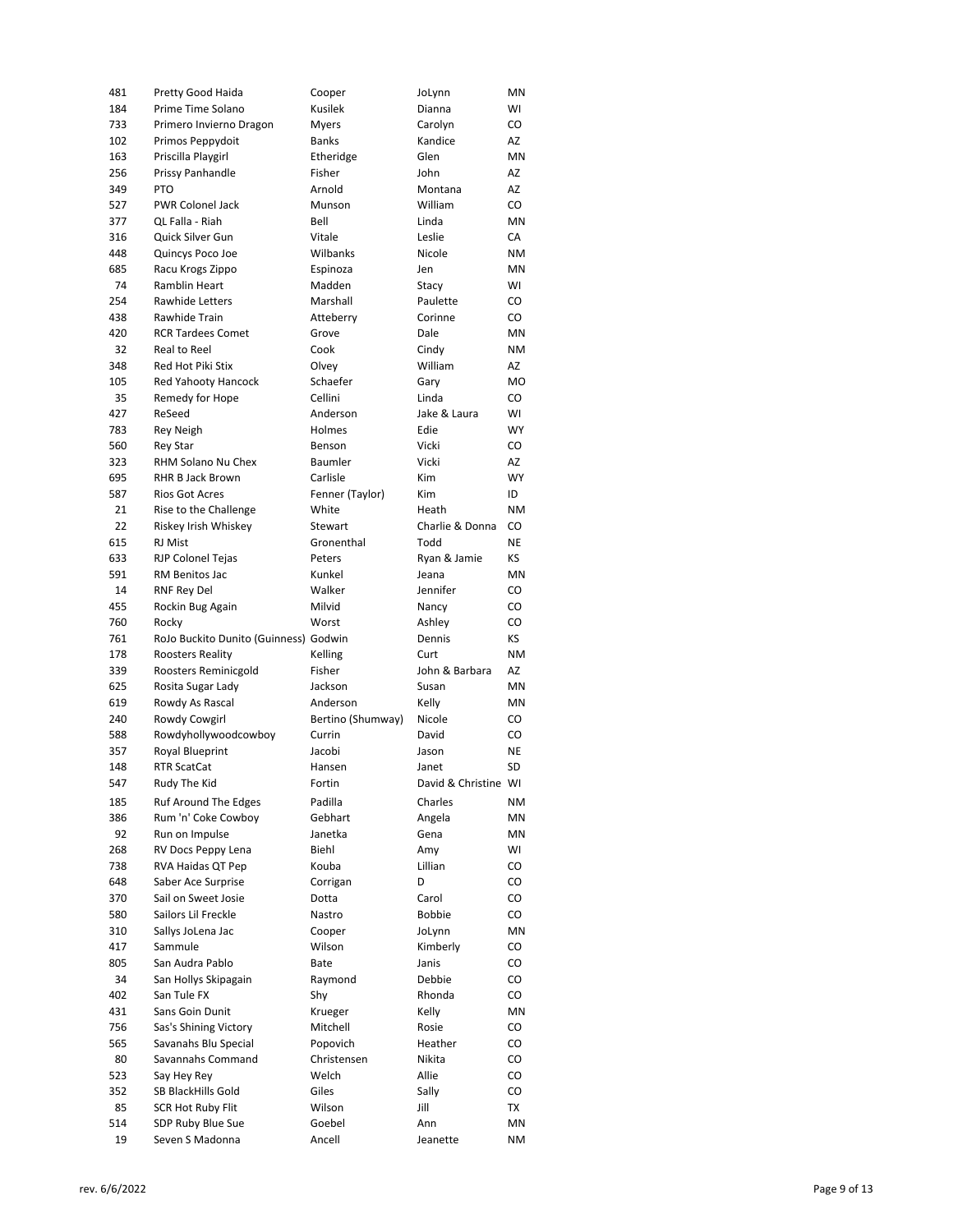| 285        | SF Chexy Leo                  | Alderton                | Briana              | MO        |
|------------|-------------------------------|-------------------------|---------------------|-----------|
| 743        | SF Colonel Spur               | Zumbach                 | Larry               | ΜN        |
| 430        | SH Buddy Bear                 | Nelson Dehler           | Janee               | ΜN        |
| 498        | <b>SH Electric Gun</b>        | <b>Brock</b>            | Carey Ann           | СA        |
| 364        | <b>SH Proud Blue</b>          | Perry                   | R.B & Sandy         | CO        |
| 282        | <b>Shadow Dancing Whiz</b>    | Schmid                  | Gretchen            | WY        |
| 383        | Shady Eyed Be Shinin          | Walters                 | Ryan & Donna        | ΜN        |
| 780        | Shayk 'N Booty                | Whittman                | Cindy               | CO        |
| 388        | Shes Inwhizable               | Ramberg                 | Amie Sue            | MN        |
| 458        | Shese A Texas Dream           | Mathis                  | Shane or Corrine    | WI        |
| 441        | Sheza Silver Bailey           | Pickel                  | Steven & Michele MN |           |
| 462        | Shiloh                        | Kasson                  | <b>Kim</b>          | КS        |
| 79         | <b>Shilos Quincy Doll</b>     | Etheridge               | Glen                | ΜN        |
| 224        | Shiners Bossman               | Larkins/Winczewski      | Leslie/Todd         | CO        |
| 139        | <b>Shiners Stik</b>           | Pickett                 | Marty               | CO        |
| 701        | <b>Shiney Special Nite</b>    | Backlund                | <b>Brooke</b>       | MN        |
| 493        | <b>Shining Platinum</b>       | Watson                  | Mary                | CO        |
| 558        | <b>Shooting for Cocktails</b> | Udell                   | Scott               | MN        |
| 757        | Shy Sugar Pup                 | George                  | Crystal             | CO        |
| 299        | Sigs Semper Fi                | Hamblin                 | Kelly               | CA        |
| 549        | Silent Skippin Jill           | Ashworth                | Kelly               | IA        |
| 562        | Silk Dunny Lena               | Dekker                  | Jenny               | CO        |
| 39         | Silver Spike Poco             | Underwood               | Lorri               | MN        |
| 809        | SJR Diamond Oak               | Clark                   | Lisa                | CO        |
| 712        | <b>Skeets Starlight Eve</b>   | Tully                   | Jessica             | CO        |
| 581        | Skyhawk Gladdis               | Preisser                | Kelly               | CO        |
| 454        | <b>Sliding Miss Daisy</b>     | <b>Butler</b>           | Lisa                | MN        |
| 342        | Slip Me A Playboy             | Fox                     | Cheryl              | AZ        |
| 41         |                               | Siitari                 |                     | ΜN        |
|            | <b>SLJ Ruby Slippers</b>      |                         | Stephany            |           |
| 601<br>176 | Sly Fancy Cat                 | Ryan<br><b>Dascalos</b> | Glenn               | CO<br>ΜN  |
|            | Slydelivery                   |                         | Kristen             |           |
| 97         | Smart Bueno Lena              | Hunter                  | Alison              | СA        |
| 409        | <b>Smart Chic Magnet</b>      | <b>Brase</b>            | Connie              | CO        |
| 201        | <b>Smart Flashy Freckle</b>   | Darras                  | Maribeth            | СA        |
| 732        | <b>Smart Little Coach</b>     | Swanson                 | Quincy              | CO        |
| 704        | <b>Smart Little Deets</b>     | <b>Barrette</b>         | Steve               | WI        |
| 679        | <b>Smart Little Score</b>     | Steinman                | Julee               | SD        |
| 501        | Smart Little Slugger          | Parker                  | Janet               | ID        |
| 303        | Smart N Foolish               | Church                  | Barbara             | CA        |
| 53         | Smart N High                  | <b>Bailey</b>           | Susan & Dan         | MO        |
| 90         | Smart N Tuff                  | Messacar                | Glen                | AZ        |
| 466        | Smart Packin Chic             | Jensen                  | Nicole              | WI        |
| 582        | Smart Redeemin Chic           | Tiffany                 | Shawn & Nichole     | KS        |
| 724        | Smart Smoke Gallina           | Hawks                   | Cutter              | ΚS        |
| 474        | Smart Sugar Jay               | Bate                    | Janis               | CO        |
| 345        | Smartee                       | Wallace                 | Leslie              | AZ        |
| 551        | <b>Smarty Starlight</b>       | Roberts                 | Shauna              | <b>WY</b> |
| 697        | Smartyscattyboonsmal          | Harmon (Ingram)         | Chastity            | NE        |
| 655        | Smoke N Wright On             | Sefcovic                | Kaylee              | CO        |
| 330        | Smoken Fine                   | McHardy                 | Gordon              | AZ        |
| 609        | Smoken Red Pine               | Harman (Ingram)         | Chastity            | NE        |
| 37         | Smoker Doc                    | Coghlan                 | June                | ΝM        |
| 670        | Smokes First Choice           | Atteberry               | Merlyn              | CO        |
| 135        | Smokin Zee                    | Inman                   | Pamela              | NE        |
| 17         | Smokinjackpot Cody            | Jones                   | Karen               | MO        |
| 480        | <b>Smoky River Revival</b>    | Hager                   | Samantha            | ΚS        |
| 530        | Smooth and Dunit              | Kitts                   | Steve               | CO        |
| 457        | Smooth N Catty                | Mathis                  | Shane or Corrine    | WI        |
| 40         | <b>SNW Poco Mist</b>          | Todd                    | Steve               | AZ        |
| 94         | Solena Cielo                  | Johnson                 | Jane                | КS        |
| 658        | Solid Hot Intimidator         | McCreedy                | Taylor              | IA        |
| 44         | Solo Chex                     | Clifford                | Sarah & Rachel      | СA        |
| 542        | Sonitalena Blue               | <b>Back</b>             | Dawn                | ΜN        |
| 334        | Sontivo Moon                  | Marshall                | Paulette            | CO        |
| 51         | Sonz Smokin Buckshot          | Saunders                | Kevan               | ΝM        |
| 524        | Spade Reynge Cat              | Welch                   | Bob & Kristen       | CO        |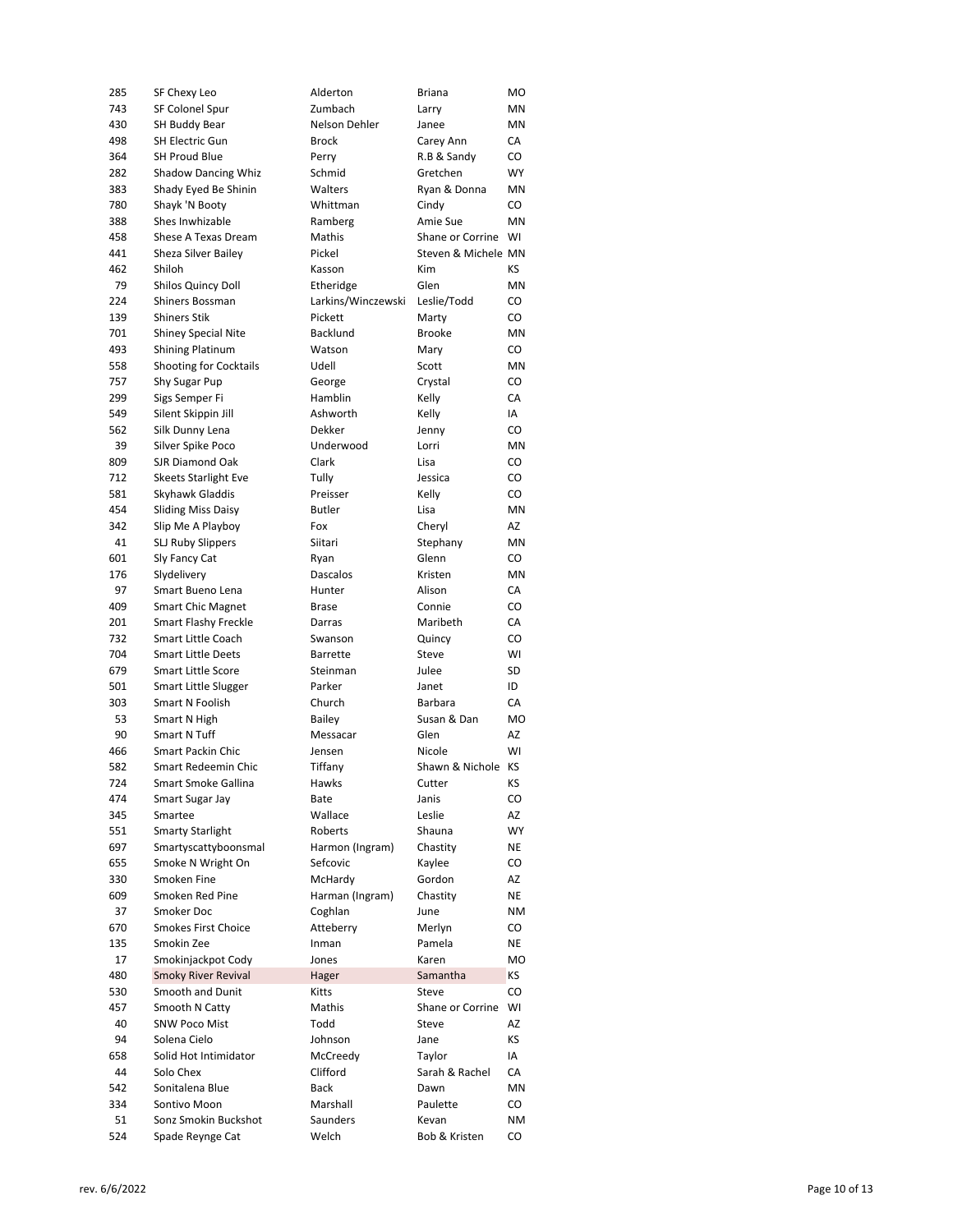| 525 | Spade Wesley                | Welch            | Tate                | CO        |
|-----|-----------------------------|------------------|---------------------|-----------|
| 260 | Spark Me Again              | Esernia          | Joyce               | CA        |
| 494 | Spark Olena 309             | Kasson           | Kim                 | CO        |
| 613 | Sparks N Gunsmoke           | Haglin (Booge)   | Amber               | <b>MN</b> |
| 115 | Spiced With Lena            | Bellar           | Jamie               | AZ        |
| 795 | Spinnin Doc Hollywood       | Scheer           | Terri               | KS        |
| 762 | Splash Lil Santana          | Zerhbach (Hagen) | Lynn                | CO        |
| 754 | Sportin HB Cowboy           | Telinde          | Tim                 | CO        |
| 770 | SS Gallant Hope             | Loparco          | Jenna/Vincent       | CO        |
| 645 | ST Smokin Joe               | Holman Emblom    | Mary                | MN        |
| 344 | Staged N Ready              | Doyle            | Bashi               | AZ        |
| 132 | Stagen A Skip               | <b>McCormick</b> | Bronwyn             | AZ        |
| 369 | <b>Star Thunder Chex</b>    | Fye              | Tawny               | CO        |
| 62  | Starkicker                  | Ackerman         | Carol & Sadie       | CO        |
| 27  | <b>Starlight Dillon</b>     | Heyvaert         | Susan               | MN        |
| 294 | <b>Starlight Peppymint</b>  | Allen            | Debbie              | AZ        |
| 801 | <b>Starlights Wizdom</b>    | Watt             | Juliette            | CO        |
| 307 | Step N Cross The Rio        | Dunkelberger     | Jan                 | MN        |
| 627 | Stepped Into Action         | Wilson           | Kimberly            | CO        |
| 687 | Stitch                      | Taylor           | Lori                | MN        |
| 297 | Stressin A Whittle          | McNeel           | Tanya               | WY        |
| 81  | Stylish Gus                 | Rose             | Tim                 | CO        |
| 440 | Sugar Flynn                 | Pickel           | Steven & Michele MN |           |
| 58  | Sugs Calamity Jane          | Bailey           | Susan & Dan         | <b>MO</b> |
| 56  | Sugs Short Badger           | Bailey           | Susan & Dan         | <b>MO</b> |
| 109 | Sun Dee Fox                 | Heinz            | Matt & Alecia       | IA        |
| 767 | Sun Flash                   | Bechtle          | Jessica             | CO        |
| 162 | Sunny Go For Broke          | <b>Barnes</b>    | Jeff                | CO        |
| 737 | Sunolena Gal                | Kouba            | Dawsen              | CO.       |
| 479 | Sunups Parr Tyree           | Mensch           | Mary                | MN        |
| 326 | Suprized by Chic            | <b>Bradley</b>   | Adam                | AZ        |
| 503 | Surelysleapnforsugar        | Perry            | Richard & Sandy     | CO        |
| 60  | <b>Sweet Boonita Boss</b>   | <b>Bailey</b>    | Susan & Dan         | <b>MO</b> |
| 54  | Sweet Gracie Boon           | Bailey           | Susan & Dan         | <b>MO</b> |
| 459 | Sweet Lil Oak               | Moore            | Karla               | CO        |
| 714 | <b>Sweet Resurrection</b>   | Quern            | Melissa             | ND.       |
| 747 | <b>Taco Tuzday</b>          | Renner/Kouba     | David/Matt          | CO        |
| 492 | <b>Taris Bonnie</b>         | Dekker           | Jessica             | CO        |
| 116 | Tarrus Bar Sandy            | Valentine        | Karin               | AZ        |
| 435 | Tatanka                     | Henderson        | Vicky               | ΜN        |
| 594 | <b>Tecs Peppymint Patti</b> | Reinarts         | Donna               | MN        |
| 225 | Tel Lilsis GetRdone         | Lohay            | Shawn               | CA        |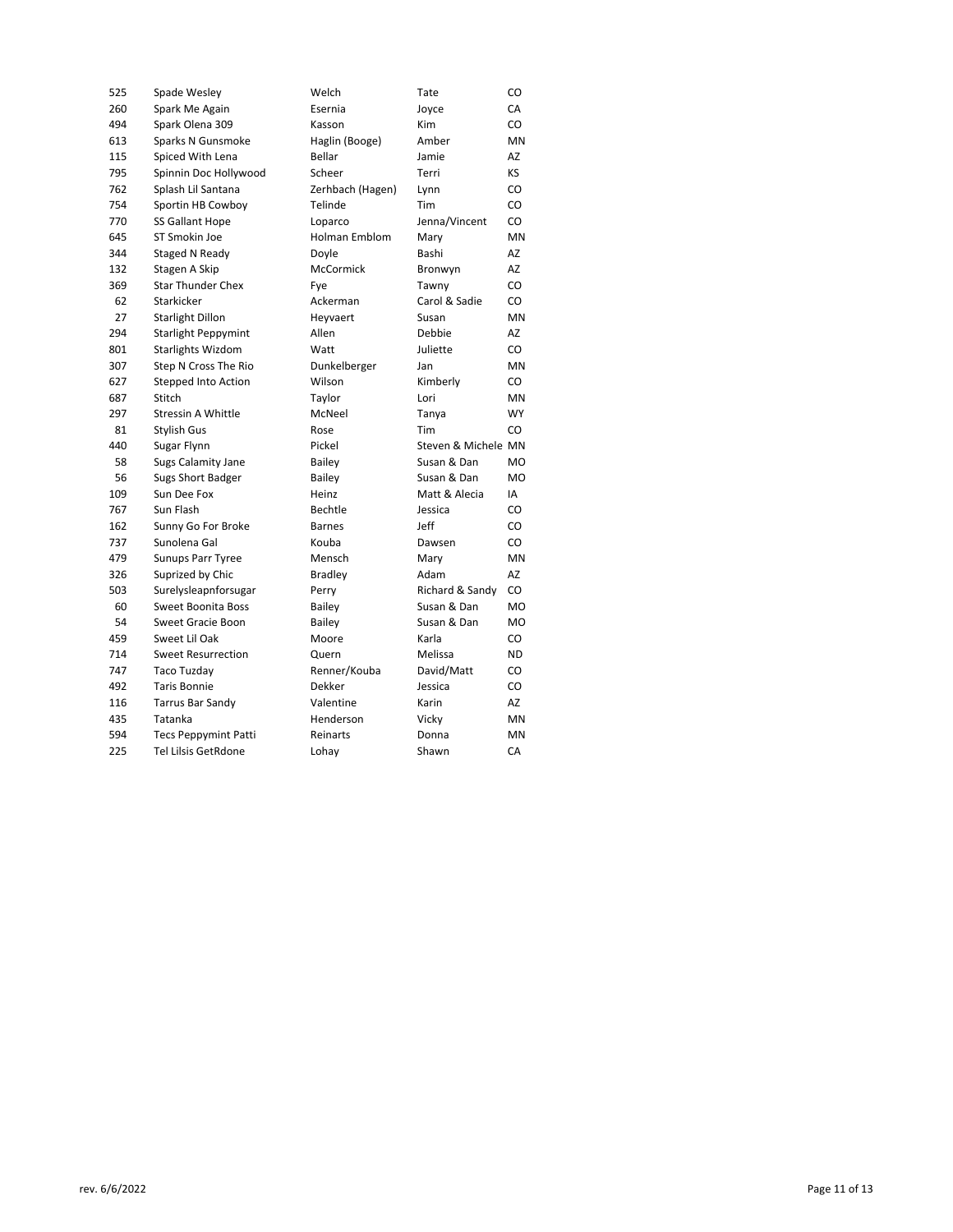| 207 | <b>Teninas Covergirl</b>    | Young              | Brian            | ΝM        |
|-----|-----------------------------|--------------------|------------------|-----------|
| 6   | <b>Teninas Power Glide</b>  | Heyer              | Jeffrey          | AZ        |
| 24  | Tegita Poco Doll            | Padilla            | Charles          | ΝM        |
| 561 | Tequita Debbie Style        | Bate               | Janis            | CO        |
| 456 | Tex San Angel               | Milvid             | Nancy            | CO        |
| 650 | The Bees Knees              | McMan              | Mary Jo          | ΜN        |
| 707 | The Stormy Kid              | Taylor             | Mark & Cheryl    | ΝE        |
| 129 | Theres a Nu King            | Larkins/Winczewski | Leslie/Todd      | CO        |
| 519 | This Catt Can Dance         | Christensen        | Codi             | IA        |
| 154 | This Pep Has Play           | Matko              | Deb              | MN        |
| 229 | <b>Thunder At Sunset</b>    | Deiss-Nelson       | Kimberly         | ΜN        |
| 78  | <b>Tidys Dun Fine</b>       | Flood              | Mick & Susan     | CO        |
| 411 | Tigers Sun O Lena           | Johnson            | Sarah            | IA        |
| 677 | <b>Tiges More Genuine</b>   | Bloomfield         | Wanda            | CO        |
| 404 | Tina Bars Charlotte         | Gilbert            | Tracey           | WI        |
|     |                             |                    |                  |           |
| 671 | <b>Tivio Discount</b>       | Cabusas            | Christine        | CO        |
| 181 | Tommys Blue Boon            | Grant              | Rebecca          | AZ        |
| 696 | Tommys Wright On            | Eskam              | Shala            | ΚS        |
| 293 | Tommys Wright On            | Gillespie          | Taylor           | AZ        |
| 605 | <b>Toy Justice</b>          | Bate               | Janis            | CO        |
| 362 | <b>Tripel Hard Drive</b>    | <b>Butler</b>      | Lisa             | <b>MN</b> |
| 275 | <b>Trona Rey</b>            | Rice               | Cynda            | AZ        |
| 77  | <b>Troubles Hurricane</b>   | Flood              | Mick & Susan     | CO        |
| 553 | TRR Lil Shining Palo        | Kirsh              | Kaitlin          | WI        |
| 175 | Truckin Buddy               | <b>Banks</b>       | Kandice          | AZ        |
| 202 | Truckin Lil Miracle         | McCormick          | Bronwyn          | AZ        |
| 433 | Tucker                      | Brye               | Katrina          | WI        |
| 205 | <b>Tuckered Out Playboy</b> | Duke               | Scott            | UT        |
| 261 | <b>Tuckers Peppy Hanna</b>  | Carnes             | Elaine           | AZ        |
| 276 | Tuffer N Bud                | West               | Audrey           | <b>WY</b> |
| 113 | <b>Tuffys Cool Colonel</b>  | Tolbert            | Sharon           | ΝM        |
| 204 | <b>Tuffys Super Nova</b>    | Allen              | <b>Kim</b>       | КS        |
| 505 | Twelve to Eighty            | Gagnon             | Theresa          | CO        |
| 468 | <b>Twisted Gallo</b>        | Woodmansee         | Jennifer         | CO        |
| 504 | <b>Twisted Whizard</b>      | Gillaspy           | Perry            | ID        |
| 354 | Two ID Sweet Bay            | Tien               | Ashlee           | ΚS        |
| 355 | Two ID Sweet Buck           | Tien               | Ashlee           | ΚS        |
|     |                             |                    | Ashlee           | ΚS        |
| 356 | Two ID Sweet Suzy           | Tien               |                  |           |
| 526 | <b>Two Peps</b>             | Welch              | Alyse            | CO        |
| 511 | <b>Two T Easter Nic</b>     | Oldenburg          | Jeanie (Cambria) | CO        |
| 169 | Two Watch                   | Atteberry          | Corinne          | CO        |
| 138 | Unbranded                   | Johnsen            | Shelley          | MN        |
| 95  | <b>Uncommonly Savvy</b>     | Johnson            | Jane             | ΚS        |
| 451 | Uno Pistola                 | Cabusas            | Christine        | CO        |
| 713 | Uno What Time               | Watt               | Juliette         | CO        |
| 416 | <b>UWRF Smart N Tinsely</b> | Casper             | Alyssa           | WI        |
| 604 | <b>Valentinos Script</b>    | Shaw               | Katie            | TX        |
| 346 | Van Golden Spark            | Holloway           | Rebekah          | AZ        |
| 465 | Varsity Sport Letter        | Plagge             | Clint            | CO        |
| 322 | Very Smart Cow Pony         | Clifford           | Sarah            | СA        |
| 630 | Very Smart Lover            | Cornejo            | Kendra           | ΚS        |
| 319 | Von Zandy                   | Jones              | Curtis           | ΝM        |
| 258 | <b>VP Vipers Gunner</b>     | Reinarts           | Donna            | ΜN        |
| 636 | Walla Walla Want To         | Cornejo            | Patricia         | ΚS        |
| 134 | Warenbling                  | Lamont             | Pierre           | ΚS        |
| 631 | Warrigal                    | Eskam              | Teagan           | ΚS        |
| 678 | Watch Me Blazing            | Bloomfield         | Wanda            | CO        |
| 57  | Waurikas Luc                | Bailey             | Susan & Dan      | MO        |
| 384 | Weavers Smooth Lena         | Back               | Dawn             | CO        |
| 723 | What About Chuck            | Mullane            | Erin             | CO        |
| 798 | Whatcha Ben Smokin          | Zimmerman          | Ella             | CO        |
| 531 | Wheeling Lena Boon          | Twigg              | Nichole          | CO        |
| 674 | Whiskey Frost R5            | Peters Kilmer      | Teresa           | CO        |
| 287 | Whiskey Hunter              | Whitney            | Diana            | WY        |
| 29  | Whiskeys Chick Stick        | Cantrell           | Bill             | ΝM        |
| 340 | Whistle Piggin              | Stockett           | Becky & Dave     | AZ        |
|     |                             |                    |                  |           |